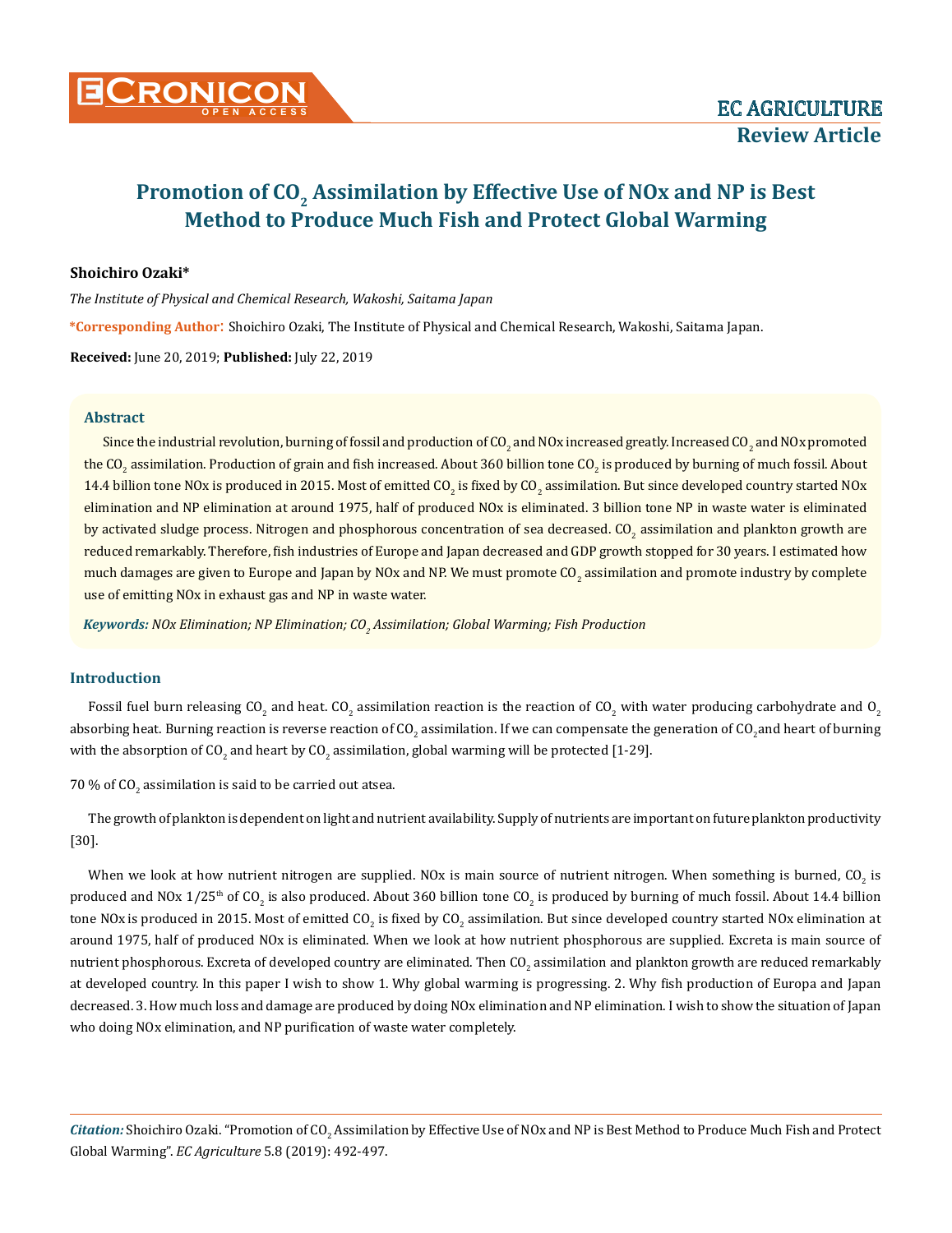#### **Why global warming is progressing**

Since the industrial revolution, burning of fossil and production of CO<sub>2</sub> and heat increased greatly. Increased CO<sub>2</sub> and NOx promoted the CO<sub>2</sub> assimilation. Production of grain and fish increased. About 360 billion tone CO<sub>2</sub> is produced by burning of much fossil. About 14.4 billion tone NOx is produced in 2015. Most of emitted CO<sub>2</sub> is fixed by CO<sub>2</sub> assimilation. But since developed country started NOx elimination and NP elimination at around 1975, halfof produced NOxis eliminated. NOx is main nitrogen fertilizer. NP in waste water is main phosphorous fertilizer. Therefore, CO<sub>2</sub> assimilation is retarded. And emitted 360 billion tone CO<sub>2</sub> is not fixed completely. Concentration of CO<sub>2</sub> increased about 2 ppm. In 2016, 142 billion tone CO<sub>2</sub> is remaining to give global warming. Before 1970, same amount of emitted CO<sub>2</sub> is fixed by CO<sub>2</sub> assimilation. After 1980, CO<sub>2</sub> concentration increasing. This mean that amount of CO<sub>2</sub> fix become smaller than emission. In 1985 CO<sub>2</sub> emission is 210 billion tone, CO<sub>2</sub> fix is 150 billion tone. In 2000 CO<sub>2</sub> emission is 250 billion tone, CO<sub>2</sub> fix is 150 billion In 2010, CO $_2$  emission is 300 billion tone, CO $_2$  fix is 170 billion tone. In 2017 CO $_2$  emission is 360 billion tone, CO $_2$  fix is 220billion tone. NOx and NP are very effective activator of CO $_2$  assimilation, fertilizer.

Many developed countries are eliminating 6 billion tone NOx, by the reaction with ammonia

# $4\text{NO} + 4\text{NH}_3 + \text{O}_2 \longrightarrow 4\text{ N}_2 + 6\text{ H}_2\text{O}$

Then CO<sub>2</sub> assimilation is retarded. CO<sub>2</sub> fix, around 6x 25= 150 billion tone, is retarded. Heat absorption is retarded. Global warming is progressing.

NP elimination in wastewater should be stopped Japan constructed 2200 wastewater purification stations to eliminate NP in the wastewater generating much CO<sub>2</sub>.

I investigated Yamazaki wastewater purification center at Yamazaki, Kamakura in Japan. This center cover 96881 persons. Water 98287 m<sup>3</sup> containing Nitrogen 40 mg /l, Phosphorous 4.2 mg/l is treated by activated sludge process. Air is bubbled for ten hours to give water containing Nitrogen 7.5 mg Phosphorous 2.7 mg/l. Consuming 8841200 kWh electricity. This data showed that 7.34 Kg Nitrogen, 2.65 Kg.

Phosphorous is eliminated in one day at this center. This data indicates 7.34 x 120000000/96881 x 365 = 140 million tone nitrogen, 12.8 million tone phosphorous are eliminated in Japan in one year. Population of Japan is 1.2 billion. 8841200 x 120000000/96881 = 110 billion kWh electricity is consumed in Japan for the treatment of wastewater. This correspond 100880/110 = 1.11% of total electricity consumption 100880 kWh of Japan.

If waste water purification is not done in Japan,  $140 \times 25 = 35$  million tone CO<sub>2</sub> is not produced and 35 million tone plankton can grow and  $35$  x  $1/10$  =  $3.5$  million tone fish will be produced. People need not pay water purification fee  $30\$  ( $1\$ /m $^3$ ) per month.

Relation of CO<sub>2</sub> emission, CO<sub>2</sub> fix, NOx emission, Fish production [21-24].

The increase of CO<sub>2</sub> and NOx production increased the CO<sub>2</sub> assimilation. The increase of CO<sub>2</sub> assimilation increased the production of grain and fish. The production of grain in 1960 0.85 billion tone in 2010 2.6 billion tone 3 times. The population of the world in 1960 30 billion, in 2017 73 billion.

Plankton is the foundation of the ocean food chain. Plankton is eaten by many fish and fish is eaten by many fish and animals.

Fish production of the world increased. In 1940 20 million tone, in 1960 35 million tone, in 1980 45 million tone, in 1990 80 million tone, in 2000 130 million tone, in 2010 130 million tone, in 2016 200 million tone. China increased fish production. 57 times from 1960 to 2017. In1960 1.5 million tone, 1970 2 million tone, 1980 3 million tone, 1990 4 million tone, 1997 16.33 million tone 2002 16.33 million tone 2016 78.38 million tone, 2017 85.3 million tone. China produced 106 billion tone CO<sub>2</sub> and 4 billion tone NOx. 4 billion tone NOx contributed for the increase of nitrogen concentration of sea, and growth of plankton, increase of fish production.

Citation: Shoichiro Ozaki. "Promotion of CO<sub>2</sub> Assimilation by Effective Use of NOx and NP is Best Method to Produce Much Fish and Protect Global Warming". *EC Agriculture* 5.8 (2019): 492-497.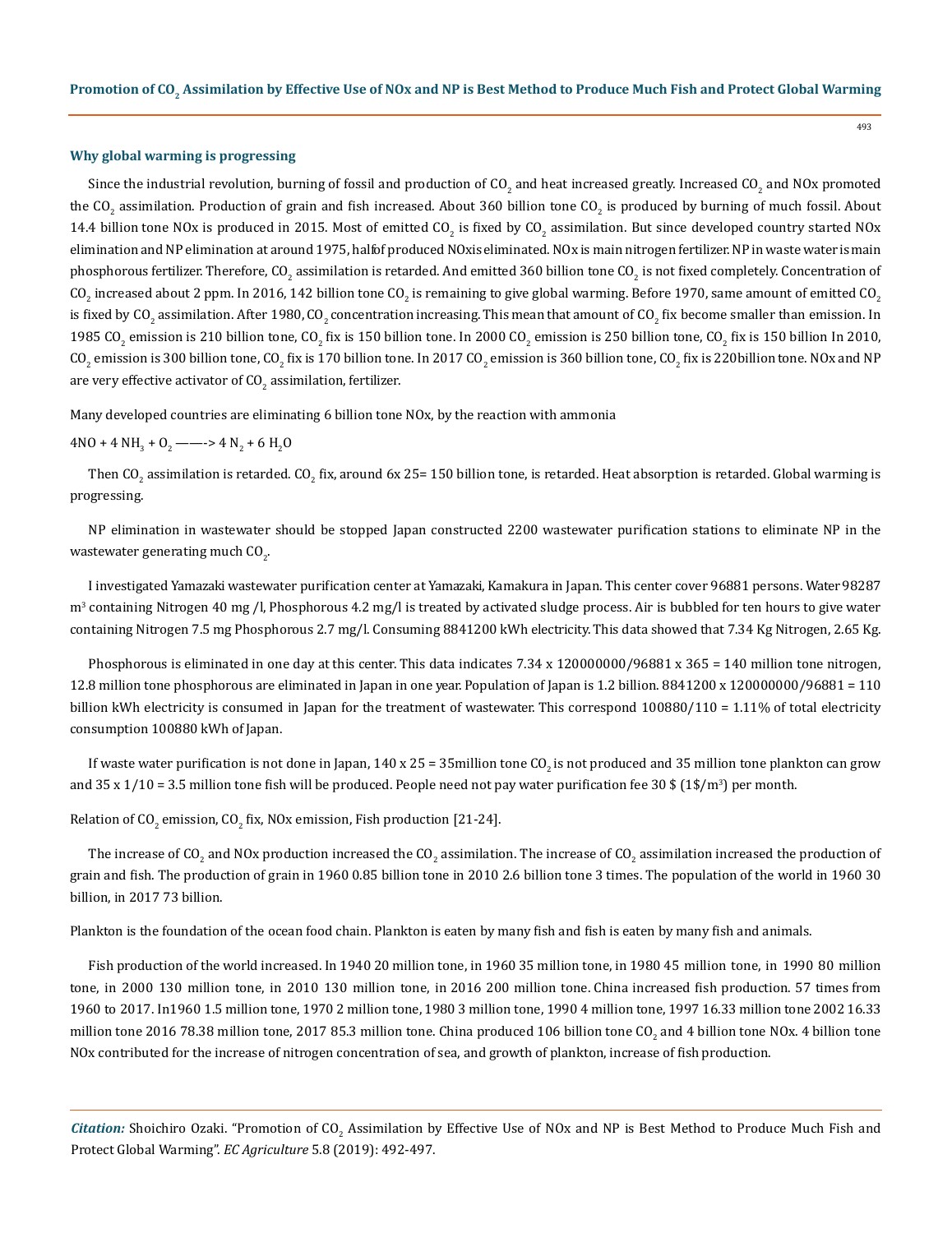#### **Method to decrease CO<sub>2</sub> release**

Japan increasing 9.2 billion tone CO<sub>2</sub>, Germany increasing 4.3 billion tone CO<sub>2</sub>. UK increasing 1.6 billion tone CO<sub>2</sub>. Turkey increasing 3.2 billion tone CO<sub>2</sub> and Italy increasing 0.3 billion tone CO<sub>2</sub>. Japan producing 1 billion tone CO<sub>2</sub> for the elimination of NO x NP. If Japan stop elimination of CO<sub>2</sub>, NP, Japan can reduce 1 billion tone CO<sub>2</sub> release. Japan can increase 0.5 x 25 = 12.5 billion tone CO<sub>2</sub> fix and can produce 12.5 billion tone plankton. Japan can increase 12.5/20 = 0.6 billion tone fish. If they stop NOx, NP elimination. They can accelerate plankton growth and can fix increasing CO<sub>2</sub>. Japan, Germany, UK and Italy cannot fix produced CO<sub>2</sub> at his countries. Because countries are small. They should consider sea as a farm of plankton, fish and farm to fix CO<sub>2</sub> then they can fix produced CO<sub>2</sub> at his surrounding sea.

Why fish production of Japan decreased [12,13]. Japan was producing 12 million tone fish in 1970. Top in the world. But fish production decreased to less than 3 million tone now. I wish to explain the reason why fish production of Japan decreased when most of other countries increasing fish production.

As mentioned at previous paper [1,2], I was born at Seto inland seaside beach at Kurashiki in 1930. Set inland sea (sea between Shikoku and Chugoku in Japan) This district is no thunder district. Supply of NOx by thunder is not possible. Sea was filled with seaweed and fish before 1980. Two news about the red sea (red plankton growth) at near hatchery fish plants at Kagawa prefecture, and much water weed growth at Biwako lake in Japan were reported. These were special event at special district. Aquaculture by imported fish powder is done at Kagawa prefecture. Then red plankton grow Official thought never red plankton growth at sea. Official define nitrogen, phosphorous and CO<sub>2</sub> as three evil for environmental protection. Official established very strict rules that NOx in exhaust gas of electricity generation plant, chemical plant, iron making plant should be zero. NP in wastewater should be zero. In 1960, 60 thousand tone triply phosphate is used as detergent additives. The use of this phosphate was inhibited. Many wastewater purification centers were established. The nitrogen and phosphorus in the wastewater were eliminated by activated sludge process. And all N P in the wastewater become zero. Growth of plankton and weed were stopped. Eel glass (amamo) disappeared. Kaki on rock disappeared. Sea gull (Kamome) disappeared. Fish cannot grow at no plankton no weed sea. Japan produced 11.5 million tone fish, top in the world in 1984 But fish production decreased to 3.5 million tone  $7<sup>th</sup>$  place in 2018. This (800 million tone) is huge decrease by decrease of plankton by decrease of nitrogen concentration of sea water. Japan is eliminating 0.5 billion tone NOx since 1984.Fish price increased 1960 0.3 USD/kg, 1970 0.5 USD/kg, 1980 1 USD/ kg, 1990 2 USD/kg, 2000 3 USD/kg, 2010 4 USD/kg, 2018 8 USD/kg. Price of 800 million tone fish is 8x 8000000000= 640 billion USD. Japan losing fish 640 billion USD (540 USD per person) each year. About 2 million fisherman lost job. Japanese eat fish as main protein source. But fish price increased more than 10 times. Then Japanese cannot eat much fish. fish/meat eat ratio decreased from 1945 99/ to 2018 30/70. Fish were cheap than meat before 1970. Japanese can live longest, average men can alive 80.5 years (third), women can alive 86.83 years (top in the world) by eating fish. But now fish is much more expensive than meat since nutrient N and P elimination rule. We Japanese may loose long-life record. Rice production reduced. 1970 12 million tone to 2018 7.82 million tone.

Since Japan started NOx elimination and NP elimination in 1980, GDP growth rate [18] increased only 1.6 % from 1985 to 2017. Government debt balance/DGP is 237%, worst in 188 countries NOx elimination and NP elimination should not be done to protect decline of food production.

GDP and population can be increased by effective use of NOx and NP [15,18].

The increase of CO<sub>2</sub> and NO<sub>x</sub> production increased the CO<sub>2</sub> assimilation [27]. The increase of CO<sub>2</sub> assimilation increased the production of grain and fish. Increase of grain increased population. Population in 1960 30 billion, in 2017 73 billion. The production of grain in 1960 0.85 billion tone in 2010 2.6 billion tone 3 times. NOx emission in 1960 4 billion tone, in 2017 14.4 billion tone. The production of grain in India increased 5 times from 1950 to 2010. In1950 0.5 billion tone, 1060 0.7 billion tone, 1970 1 billion tone, 1980 1.2 billion tone, 1990 1.7 billion tone, 2000 2.2 billion tone, 2010 2.5 billion tone,  $CO<sub>2</sub>$  emission is now 24 billion tone. NOx emission increased to 1 billion tone. The increase of NOx contributed for the production of 2.5 billion tone grain. Population of India increased 1951 3.8 billion to

Citation: Shoichiro Ozaki. "Promotion of CO<sub>2</sub> Assimilation by Effective Use of NOx and NP is Best Method to Produce Much Fish and Protect Global Warming". *EC Agriculture* 5.8 (2019): 492-497.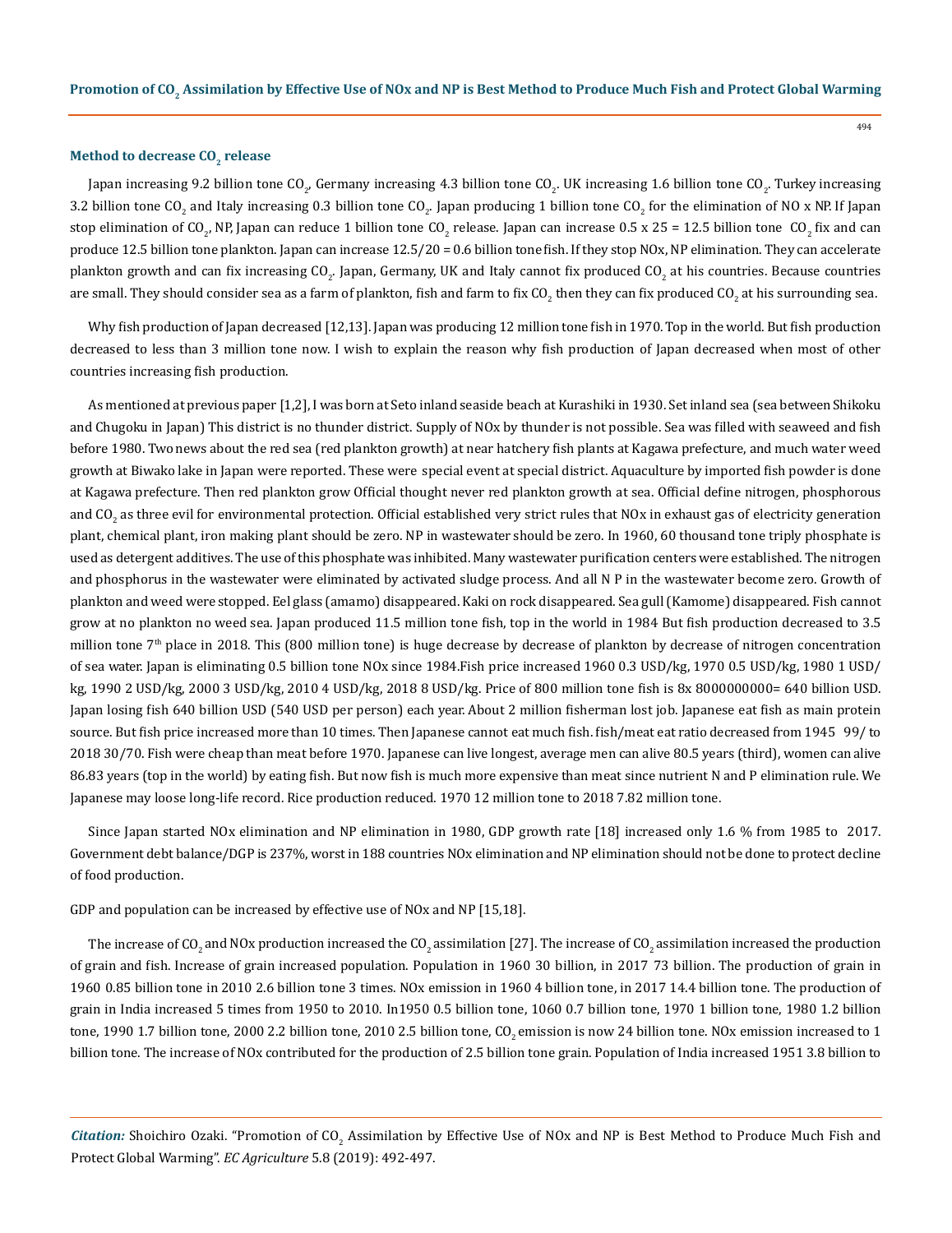2014 12.5 billion. 3,3 times grain production increased 5 times. The countries who use NOx, NP are growing and increasing population. The countries who eliminate NOx, NP are declining and decreasing population.

Grain and fish production of Japan decreased Food production ratio (food produced at his country) from 100% in 1945 to 37 % in 2015. Population of Japan is decreasing about 0.4 million per year. It is estimated that population of Japan in 2118 will be fifty million (about 40% of present population).

Japan producing 12 billion tone carbon dioxide. Area of Japan is 3.8 x 10<sup>5</sup> km² Japan can fix 3.3 billion tone CO<sub>2</sub> Japan must fix 7 billion tone carbon dioxide. Japan must reduce 7 billion tone  $CO<sub>2</sub>$  emission to reduce 7 million tone carbon dioxide. We must absorb carbon dioxide by  $CO<sub>2</sub>$  assimilation at 2.1 times wide area of sea. We must provide nutrient N P to the sea.

Japan producing 12 billion tone CO<sub>2</sub> and 0.5 billion tone NOx. Fixing 3.3 billion tone CO<sub>2</sub> at 3.3 x 10<sup>5</sup> km² land. Emitting 1 billion tone CO<sub>2</sub> for eliminating of NOx. Emitting 1 billion tone CO<sub>2</sub> for Drainage cleaning. If these are stopped, 0.5x 25 =12.5 billion tone CO<sub>2</sub> can be fixed.

1+1+ 0.5 x 25 = 14.5 billion tone  $CO<sub>2</sub>$  emission will stop. Japan  $CO<sub>2</sub>$  res is 4.95 billion tone.

If Japan stop NOx elimination, wastewater purification, Japan can produce 2 billion tone fish 8 million tone rice and DGP growth rate increase 8 %, increase population and can protect global warming [28,29].

#### **Summary**

NOx elimination and NP elimination are reducing CO<sub>2</sub> assimilation, grain production, fish production, DGP growth rate and population. NOx produced by burning should be released as it is and NP in waste water should be released as it is.

# **Bibliography**

- 1. Ozaki Shoichiro. "Recycle of nitrogen and phosphorous for the increase of food production". *New Food Industry* 35.10 (1993): 33-39.
- 2. Ozaki Shoichiro. "Methods to protect global warming". *[Advanced Techniques in Biology and Medicine](https://www.longdom.org/open-access/methods-to-protect-global-warming-2379-1764-1000181.pdf)* 4 (2016): 181.
- 3. Ozaki Shoichiro. "Methods to protect global warming, Food production increase way". *New Food Industry* 58.8 (2016): 47-52.
- 4. Ozaki Shoichiro. "Global warming can be protected by promotion of CO<sub>2</sub> assimilation using NOx". *Journal of Climatology and Weather Forecasting* [4.2 \(2016\): 1000171.](https://www.longdom.org/open-access/global-warming-can-be-protected-by-promotion-of-co2-assimilationusing-nox-2332-2594-1000171.pdf)
- 5. Ozaki Shoichiro. "Global warming can be protected by promotion of plankton CO<sub>2</sub> assimilation". *Journal of Marine Science: Research [and Development](https://www.omicsonline.org/open-access/global-warming-can-be-protected-by-promotion-of-plankton-co2assimilation-2155-9910-1000213.php?aid=82195)* 6 (2016): 213.
- 6. Ozaki Shoichiro. "Method to protect global warming by promotion of CO<sub>2</sub> assimilation and method to reactivate fish industry". New *Food Industry* 59.3 (2017): 61-70
- 7. Ozaki Shoichiro. "NOx is Best Compound to Reduce CO<sub>2</sub>". *European Journal of Experimental Biology 7 (2017): 12.*
- 8. Ozaki Shoichiro. "Protection of global warming and burn out of fossil fuel by promotion of CO<sub>2</sub> assimilation". *Journal of Marine Biology [and Oceanography](https://www.scitechnol.com/peer-review/protection-of-global-warming-and-burn-out-of-fossil-fuel-by-promotion-of-co2-assimilation-AJVn.php?article_id=6454)* 6 (2017): 2.
- 9. Ozaki Shoichiro. "Promotion of CO<sub>2</sub> [assimilation supposed by NOx is best way to protect global warming and food production".](https://www.gavinpublishers.com/articles/Review-Article/Archives-of-Petroleum-Environmental-Biotechnology-ISSN-2574-7614/promotion-of-co2-assimilation-supposed-by-NOx-is-best-way-to-protect-global-warming-and-food-product) *[Archives of Petroleum and Environmental Biotechnology](https://www.gavinpublishers.com/articles/Review-Article/Archives-of-Petroleum-Environmental-Biotechnology-ISSN-2574-7614/promotion-of-co2-assimilation-supposed-by-NOx-is-best-way-to-protect-global-warming-and-food-product)* 2 (2017): 110.

Citation: Shoichiro Ozaki. "Promotion of CO<sub>2</sub> Assimilation by Effective Use of NOx and NP is Best Method to Produce Much Fish and Protect Global Warming". *EC Agriculture* 5.8 (2019): 492-497.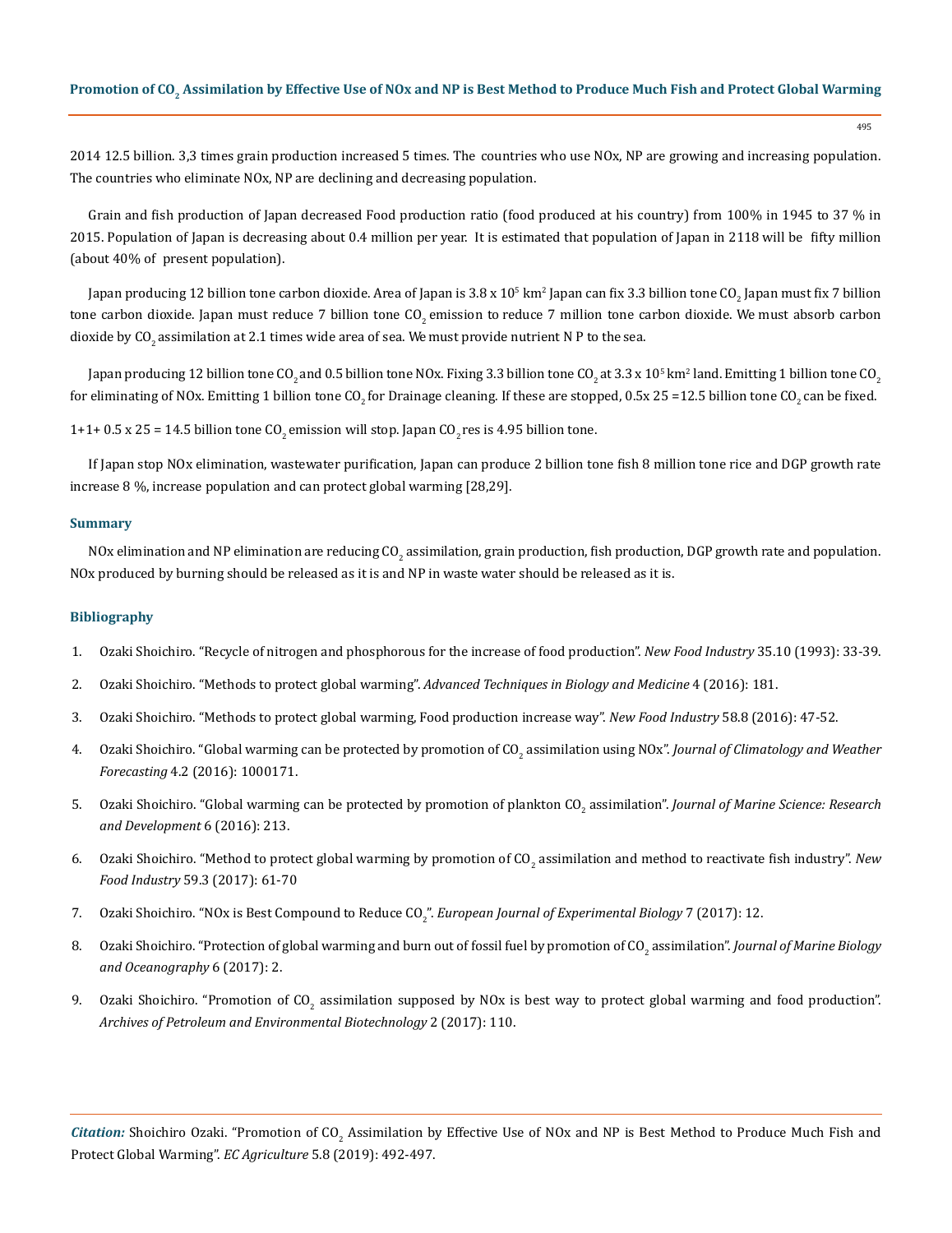## Promotion of CO<sub>2</sub> Assimilation by Effective Use of NOx and NP is Best Method to Produce Much Fish and Protect Global Warming

496

- 10. Ozaki Shoichiro. "Promotion of CO<sub>2</sub> [assimilation supported by NOx is best way to protect global warming".](https://www.researchgate.net/publication/329122322_Promotion_of_CO2_Assimilation_Supposed_by_NOx_is_Best_Way_to_Protect_Global_Warming) *Journal of Marine Biology [and Aquaculture](https://www.researchgate.net/publication/329122322_Promotion_of_CO2_Assimilation_Supposed_by_NOx_is_Best_Way_to_Protect_Global_Warming)* 3.2 (2017).
- 11. Ozaki Shoichiro. "Stopping of NOx elimination is easy way to reduce CO<sub>2</sub> and protect global warming". *Journal of Environmental [Science and Public Health](http://www.fortunejournals.com/articles/stopping-of-nox-elimination-is-easy-way-to-reduce-co2-and-protect-global-warming.pdf)* 1.1 (2017): 24-34.
- 12. [Ozaki Shoichiro. "Effective uses of NOx and drainage are clever way to protect global warming and to increase fish production".](https://juniperpublishers.com/ofoaj/pdf/OFOAJ.MS.ID.555643.pdf) *[Oceanography and Fisheries](https://juniperpublishers.com/ofoaj/pdf/OFOAJ.MS.ID.555643.pdf)* 4.4 (2017).
- 13. [Ozaki Shoichiro. "NOx Elimination and Drainage NP Elimination should be stopped for the production of fish and for the protection](https://www.gavinpublishers.com/articles/Review-Article/Journal-of-Fisheries-and-Aquaculture-Development-ISSN-2577-1493/NOx-Elimination-and-Drainage-NP-Elimination-Should-Be-Stopped-for-The-Production-of-Fish-and-for-The) of global warming". *[Journal of Fisheries and Aquaculture Development](https://www.gavinpublishers.com/articles/Review-Article/Journal-of-Fisheries-and-Aquaculture-Development-ISSN-2577-1493/NOx-Elimination-and-Drainage-NP-Elimination-Should-Be-Stopped-for-The-Production-of-Fish-and-for-The)* (2017): 125.
- 14. [Ozaki Shoichiro. "Let`s enjoy civilized life using limited amount of fossil fuel".](https://medcraveonline.com/JAMB/JAMB-06-00158.php) *Journal of Aquaculture and Marine Biology* 6.3 (2017): [00158.](https://medcraveonline.com/JAMB/JAMB-06-00158.php)
- 15. [Ozaki Shoichiro. "Method to fit Paris agreement for protection of global warming".](https://www.longdom.org/open-access/method-to-fit-paris-agreement-for-protection-of-global-warming-2252-5211-1000318.pdf) *International Journal of Waste Resources* 7.4 [\(2017\): 318.](https://www.longdom.org/open-access/method-to-fit-paris-agreement-for-protection-of-global-warming-2252-5211-1000318.pdf)
- 16. Ozaki Shoichiro. "Method to protect global warming and to produce much fish by promotion of plankton growth". *New Food Industry* 60.3 (2018): 88-94.
- 17. Ozaki Shoichiro. "Method to protect global warming by promotion of plankton CO<sub>2</sub> assimilation". *Rikuryou Science* 61 (2018): 23.
- 18. [Ozaki Shoichiro. "Effect of NOx elimination on electricity price, fish production, GDP and protection of global warming".](https://www.longdom.org/open-access/effect-of-nox-elimination-on-electricity-price-fish-production-gdp-andprotection-of-global-warming-2252-5211-1000328.pdf) *International [Journal of Waste Resources](https://www.longdom.org/open-access/effect-of-nox-elimination-on-electricity-price-fish-production-gdp-andprotection-of-global-warming-2252-5211-1000328.pdf)* 8.1 (2018): 1000328.
- 19. [Ozaki Shoichiro. "How to fix carbon dioxide same amount as emission for the protection of global warming".](https://crimsonpublishers.com/rdms/pdf/RDMS.000572.pdf) *Research and Development [in Material Science](https://crimsonpublishers.com/rdms/pdf/RDMS.000572.pdf)* 3.5 (2018).
- 20. Ozaki Shoichiro. "Stop of NOx elimination and stop of waste water purification are easy methods to protect global warming". *Journal of Immunology and Inflammation Diseases Therapy* 1.1 (2018): 10006.
- 21. [Ozaki Shoichiro. "Climate can be regulated by effective use of NOx and waste water NP".](https://www.boffinaccess.com/open-access-journals/biomedical-research-and-reviews/brr-1-103.pdf) *Biomedical Research and Reviews* 1.1 (2018).
- 22. Ozaki Shoichiro. "Promotion of Plankton CO<sub>2</sub> assimilation by effective use of NOx and NP is best method to produce much fish and protect global warming". *[Journal of Marine Science Research and Oceanography](http://www.opastonline.com/wp-content/uploads/2018/07/promotion-of-plankton-co2-assimilation-by-effective-use-of-nox-and-np-is-best-method-to-produce-much-fish-and-protect-global-warming-jmsro-18.pdf)* 1.1 (2018): 1.
- 23. Ozaki Shoichiro. "Promotion of plankton CO<sub>2</sub> [assimilation by NOx is best way to protect global warming and to get best climate".](https://www.researchgate.net/publication/332459252_Promotion_of_Plankton_CO2_Assimilation_by_NOx_is_Best_Way_to_Protect_Global_Warming_and_to_Get_Best_Climate) *[International Journal of Earth and Environmental Sciences](https://www.researchgate.net/publication/332459252_Promotion_of_Plankton_CO2_Assimilation_by_NOx_is_Best_Way_to_Protect_Global_Warming_and_to_Get_Best_Climate)* 3 (2018): 160.
- 24. Ozaki Shoichiro. "Promotion of plant growth by NOx is best method to reduce CO<sub>2</sub> and to protect global warming". *Current Trends in [Oceanography and Marine Science](https://gavinpublishers.com/articles/Review-Article/Current-Trends-in-Oceanography-and-Marine-Sciences/promotion-of-plant-growth-by-nox-is-best-method-to-reduce-co2-and-to-protect-global-warming)* 1 (2018): 1-4.
- 25. Ozaki Shoichiro. "Fish is best food to get anti-aging and long life. NOx elimination should be stopped to produce much fish and to protect global warming". *Jacobs Journal of Physiology* 4.1 (2018): 17.
- 26. [Ozaki Shoichiro. "NOx and NP in wastewater fix CO](https://www.researchgate.net/publication/333374539_NOx_and_NP_in_Waste_Water_Fix_CO2_and_Control_Global_Warming_and_Climate)<sub>2</sub> and control global warming and climate". *International Journal of Biochemistry and Physiology* [3.4 \(2018\): 16000140.](https://www.researchgate.net/publication/333374539_NOx_and_NP_in_Waste_Water_Fix_CO2_and_Control_Global_Warming_and_Climate)
- 27. Ozaki Shoichiro. "The effect of increase of NOx and CO<sub>2</sub> on grain and fish production, protection of global warming and climate". *[International Journal of Earth Science and Geology](https://www.researchgate.net/publication/332314387_The_Effect_of_increase_of_NOx_and_CO2_on_Grain_and_Fish_Production_Protection_of_Global_Warming_and_Climate)* 1.1 (2019): 6-10.

Citation: Shoichiro Ozaki. "Promotion of CO<sub>2</sub> Assimilation by Effective Use of NOx and NP is Best Method to Produce Much Fish and Protect Global Warming". *EC Agriculture* 5.8 (2019): 492-497.